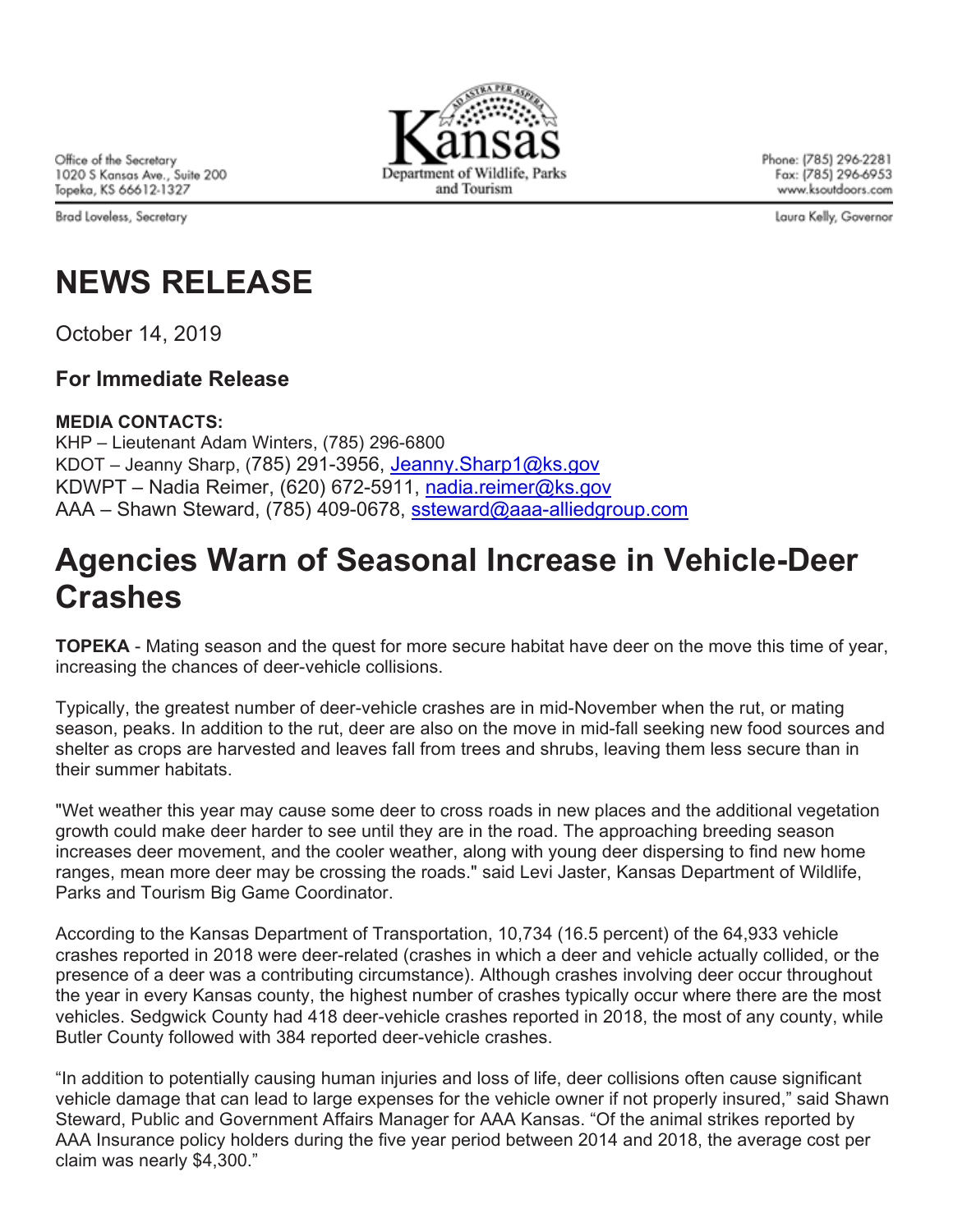The Kansas Highway Patrol (KHP) cautions drivers to refrain from making exaggerated maneuvers to avoid a deer in the road, lest a bad situation become even worse.

"If you are unfortunate enough to have a deer enter the highway in front of your car, it is best to hit the animal and not swerve to avoid it," said the KHP's Lt. Adam Winters. "Often, we find more serious crashes occur when you swerve to miss the deer, potentially losing control of your vehicle, leaving the road or veering into oncoming traffic."

The agencies recommend the following to help motorists avoid crashes with deer:

- Be especially watchful at dawn and dusk, when deer are more active.
- If you see one deer, watch for others, as they seldom travel alone.
- Reduce speed and be alert near wooded areas or green spaces, such as parks and golf courses, and near water sources such as streams and ponds.
- Deer crossing signs show areas where high numbers of vehicle/deer crashes have occurred in the past. Heed these warnings.
- Use bright lights when there is no oncoming traffic and scan the road ahead of you to watch for deer.
- Don't swerve to avoid hitting a deer—the most serious crashes sometimes occur when motorists swerve and collide with another vehicle or run off the road and hit an obstacle.
- Always wear a seat belt and use the appropriately-fitted child safety seats—they are your best defense should you be involved in a crash.
- Honk your horn with one long blast. A long blast on your horn may frighten large animals, such as deer, away from your vehicle. The Insurance Information Institute (I.I.I.) advises against relying on devices such as deer whistles and reflectors, which have not been proven to reduce collisions with animals.

If you do strike a deer, here are some additional tips:

- Slow down, move your vehicle to the shoulder if possible, and call for law enforcement. KHP dispatch can be reached at \*47, Kansas Turnpike at \*KTA, and local law enforcement at 911. Make sure you tell the dispatcher if the animal or your vehicle is still in the road.
- If you hit a deer or other animal, do not worry about removing the animal. Law enforcement can remove the animal from the road when they arrive. Don't go near a wounded animal. A frightened and wounded animal can be unpredictable.
- Turn on your hazard lights and remain buckled up inside your vehicle. You are more protected this way, should a secondary crash occur.
- If you must be outside your vehicle, make sure it is as far off the road as possible, and do not stand between your vehicle and another one. Keep children buckled, and in car seats in the vehicle. Be vigilant and watch traffic to ensure they aren't getting close to you.

Anyone involved in a vehicle-deer crash resulting in personal injury or property damage that totals \$1,000 or more is required to immediately report the crash to the nearest law enforcement agency. Failure to report any traffic crash is a misdemeanor and may result in suspension of driving privileges.

A salvage tag is required to remove a deer carcass, or any part of the carcass, from the crash site. Tags can be issued by KHP troopers, sheriff's deputies, or KDWPT game wardens.

--30--